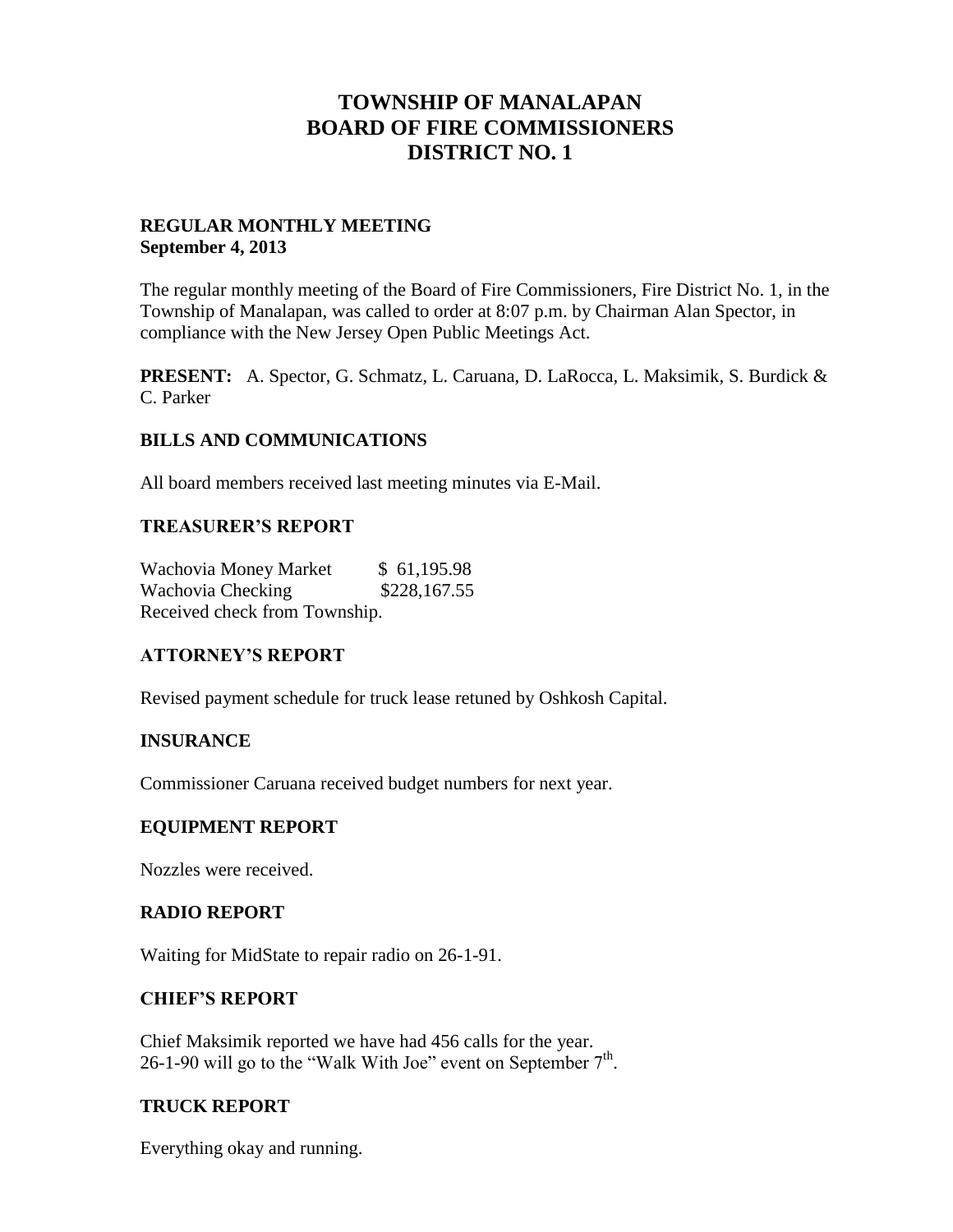#### **ASSOCIATION REPORT**

Planting done and grading finished in rear of property.

#### **TRUSTEES' REPORT**

No report.

#### **OLD BUSINESS**

See attached.

#### **NEW BUSINESS**

Commissioner Schmatz made a motion to pay all vouchers; this was seconded by Commissioner LaRocca. All voted aye.

Commissioner Caruana made a motion not to exceed \$2,000 to purchase fire prevention items; this was seconded by Commissioner LaRocca. All voted aye.

Commissioner Schmatz made a motion not to exceed \$5,500 to purchase for 500' 5" hose and 800' 2 ½' hose; this was seconded by Commissioner LaRocca. All voted aye.

Meeting opened to the public at 8:25 P.M.

A motion was made by Commissioner Spector to adjourn; it was seconded by Commissioner Schmatz and all voted aye.

Meeting adjourned at 8:27 P.M.

 Respectfully submitted, Alan Spector, Chairman